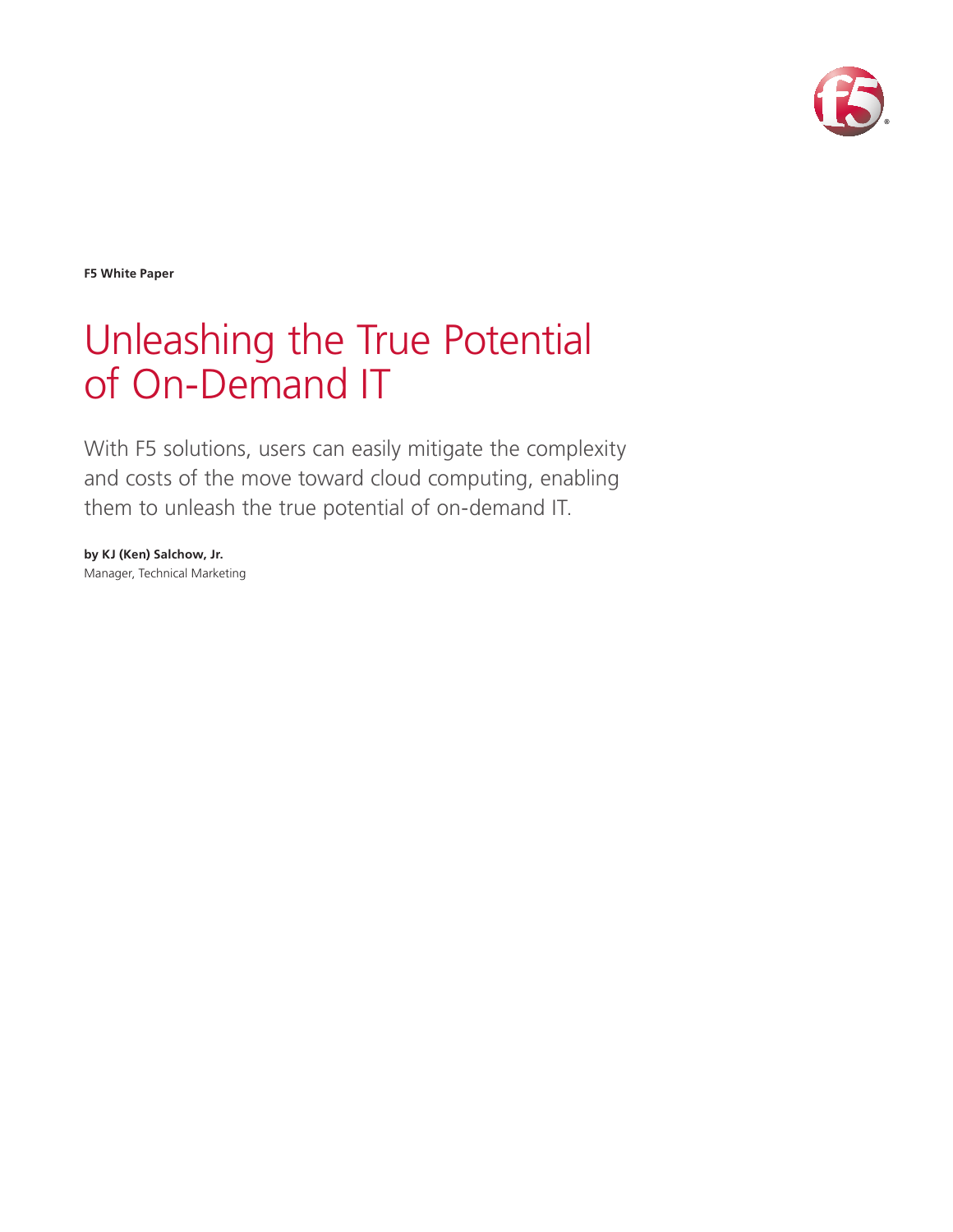

### **Contents**

| <b>Introduction</b>                                      | 3 |
|----------------------------------------------------------|---|
| <b>Enterprise Virtualization to Cloud Maturity Model</b> | 4 |
| <b>Dynamic Services Model</b>                            | 6 |
| The F5 Dynamic Control Plane                             | 6 |
| An Ecosystem Approach to Dynamic Services                |   |
| <b>Conclusion</b>                                        |   |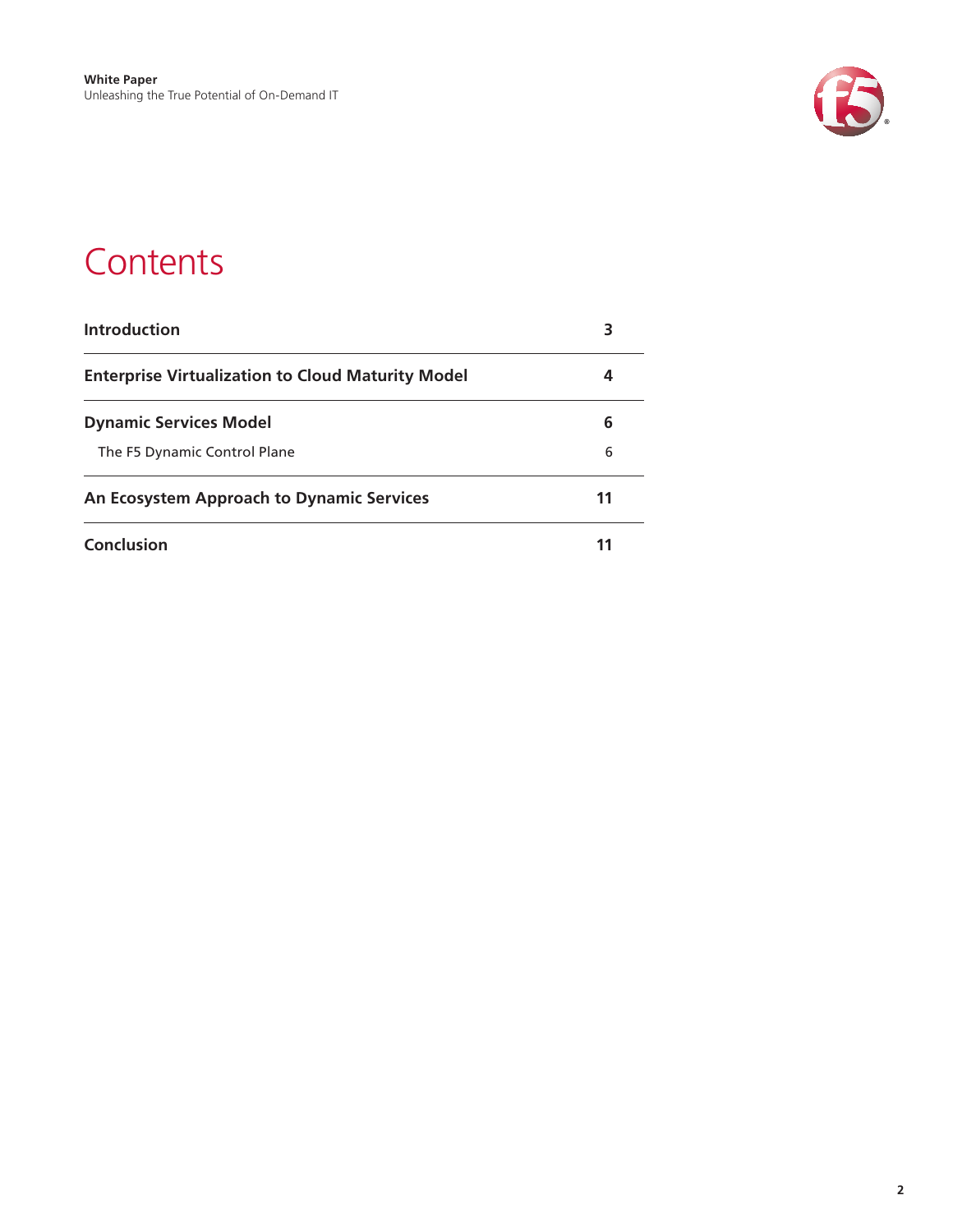

### Introduction

If you imagine the flow of anything, be it people, cars, water, electricity or commerce, there are specific points within those flows that provide intelligent processing and control. Typically, these control points exist at strategic points within the flow; discrete boundaries or junctures where multiple flows coalesce for re-distribution. Their purpose is to provide critical flow-control, redirection, intelligent management, and security functionality. The control mechanism might be simple, like a stop sign between two roads, or it might be complex like powerdistribution and control systems in modern high-rise buildings. It might be physical, virtual, or procedural. Regardless of form, without such a control point the efficient, safe, and uninterrupted flow of any system would be impossible.

At the same time, the origination and destination of traffic rarely stays static over time. As flows change, the strategic points of control often cannot adapt dynamically and thus become impediments to efficient flow. As roadways—where a simple stop sign once promoted controlled movement of traffic—become highways, the previously adequate control point becomes a dangerous bottleneck or worse. Often, the process of changing the type or function of a control point to meet the new demands can be long, complicated, and costly.

Today, IT faces a variety of changes that require control points that can adapt dynamically. Server virtualization, cloud computing, and the staggering explosion of mobile users and devices make the traditional static control points obsolete. Mobile users continually change devices, networks, and access methods. At the same time, server virtualization and cloud computing alternatives constantly alter the destinations of that traffic.

Fortunately for IT professionals, it is now possible to design a network using strategic points of control that dynamically adapt to changes in flow, and thus constantly provide each user with optimal access to their applications and data.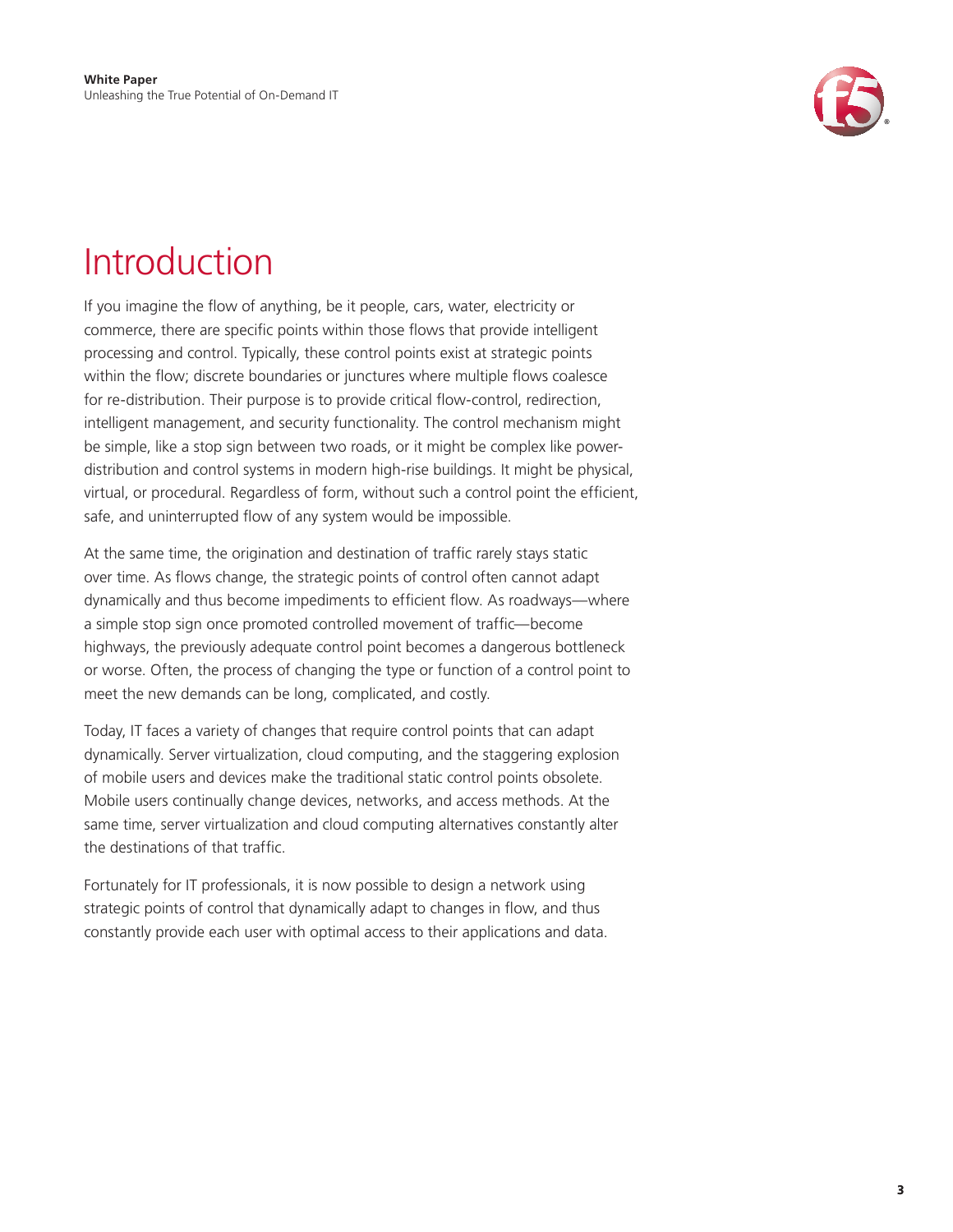

## <span id="page-3-0"></span>Enterprise Virtualization to Cloud Maturity Model

Enterprise IT is in transition. In a Q3 2008 survey of 118 decision-makers at North American and European enterprises, a total of only 8% stated that they were "Not Interested" (3%) or were "Not Aware (including Didn't Know)" (5%) concerning x86 virtualization, when asked about their highest level of awareness or interest on the topic<sup>i</sup>. At the same time, few, if any, have moved all their business critical applications to the cloud environment. Most organization's solutions exist between two extremes of static, dedicated servers or on-demand IT. Some organizations have solutions in multiple points within the cloud maturity model, depending on the particular application or business unit. Some might never evolve to incorporate external cloud provider services.



© 2009, Forrester Research, Inc. Reproduction Prohibited

**In enterprises, x86 virtualization is mainstream.**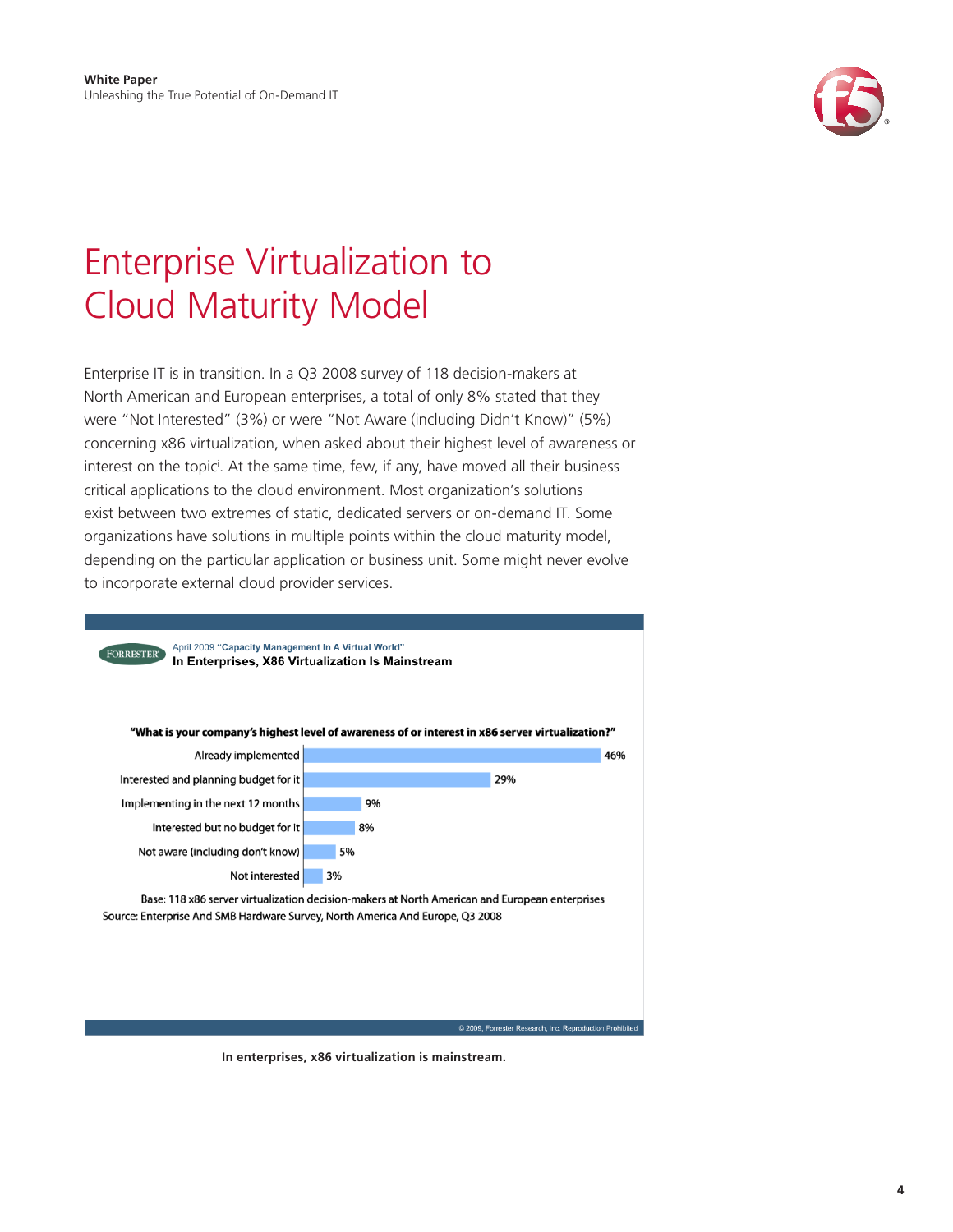



#### **Enterprise virtualization to cloud maturity model**

Regardless of why an organization has started to implement server virtualization green IT, data center consolidation or other cost reduction—most have discovered that actual benefits have not lived up to the hype. While initial goals might be met, unanticipated side effects often reduce the realized benefit. One good example of this is server management. If an organization does not have a well-designed and efficient server management practice, the process of virtualizing physical servers makes server management exponentially more difficult. The same is true of patching, security, and a host of other areas.

In addition, the mobility of users combined with the new mobility of applications, has added a layer of complexity to ensuring that users can reach their applications and data in a consistent and usable manner. As organizations continue from enterprise virtualization to cloud maturity, one outcome remains constant; the challenges of the past are amplified and magnified. The increased level of complexity, coupled with reduced control over applications and data that leave the corporate data center, quickly brings many organizations to a point of diminished returns long before they achieve the goal of on-demand IT.

Businesses are looking for a way to maintain the flexibility of these technologies while containing the inherent complexity. Businesses want freedom from the bounds of their own data centers, but need to maintain the same levels of control in security, optimization, and management that exist with static, dedicated servers. They want the ability to understand the myriad aspects of application and data flows in relation to users. To do so, businesses need new types of control points in the data center that dynamically and intelligently adapt to change.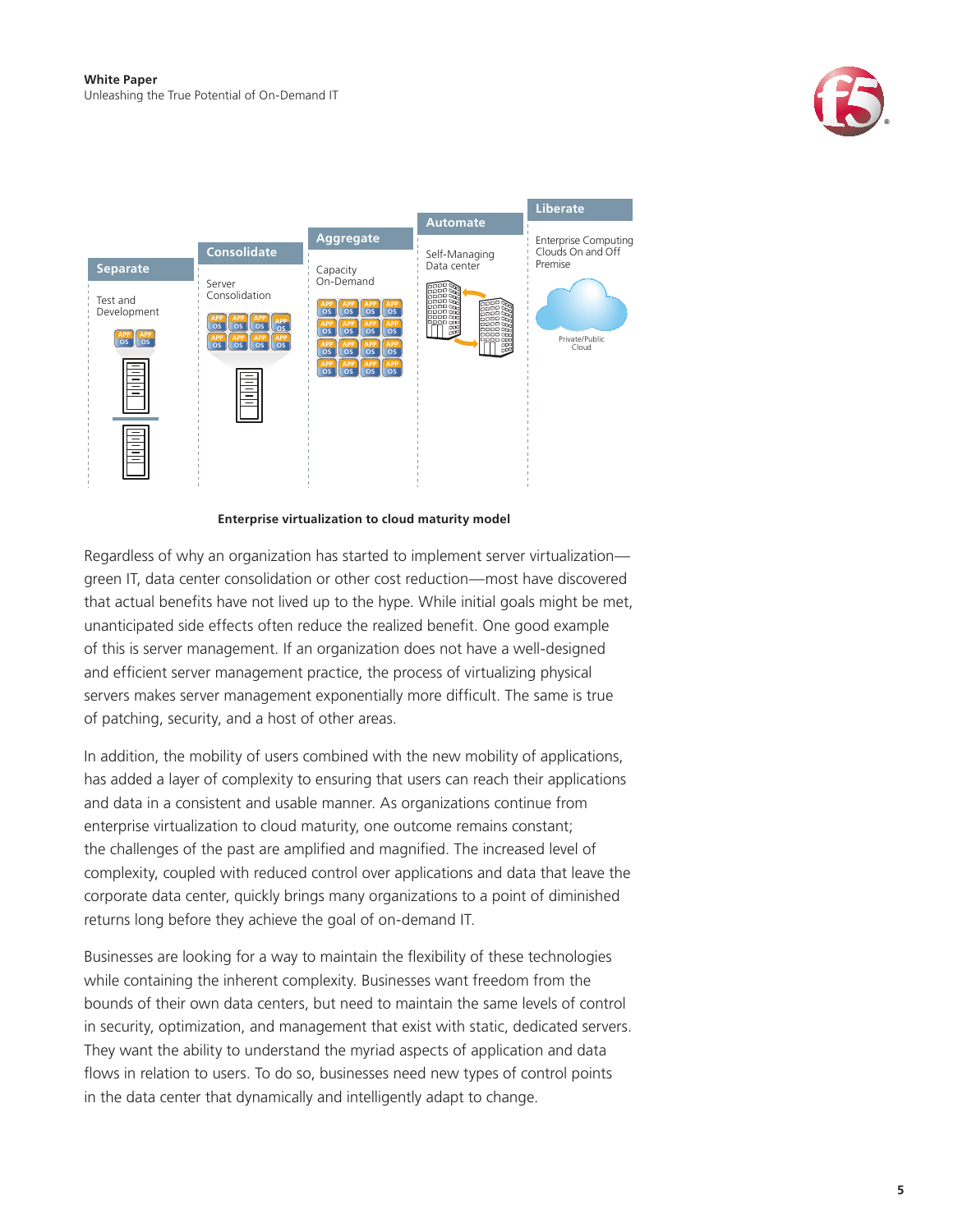

# <span id="page-5-0"></span>Dynamic Services Model

Organizations need a dynamic services model providing reusable services that understand context and can provide control of information flows regardless of application, virtualization, user, device, platform, or location. This model does not necessarily call for replacing existing investments and is not likely provided by any single vendor. The dynamic services model is an evolutionary way to instrument existing systems—application delivery, security, optimization, virtualization, and management—creating a holistic ecosystem and eliciting more value from each existing component as it integrates with that ecosystem.

One of the key characteristics of this model is to deploy strategic points of control to create a coordinated mediation layer between the users, the applications, and the data they access. In this manner, you can characterize the dynamic services model as the final abstraction between the users and the applications. This layer presents a consistent interface and set of services that can be used for all applications and data regardless of their current location. This layer uses an intelligent understanding of context—"who" is accessing "what" from "where" and "why"—to determine the optimal connection between users, applications, and data. Finally, it provides a deep understanding of context to inform the underlying application and data elements about the current resource requirements and to instruct the infrastructure to adapt in real-time to ensure optimized application and data access.

The dynamic services model describes the ultimate strategic point of control—the combination of a stop sign, metered stoplight, express lane, and hi-speed bypass. Capable of dynamically changing its nature and the nature of the surrounding infrastructure based on the unique needs of each individual car, this strategic point of control can instantly turn a two-lane road into a superhighway.

### The F5 Dynamic Control Plane

F5 refers to its implementation of dynamic services as the dynamic control plane architecture<sup>ii</sup>.

The dynamic control plane architecture is the extension of F5's entire suite of application and data delivery solutions, integrating and coordinating with the virtualization, management, security, and application components often already present within the infrastructure.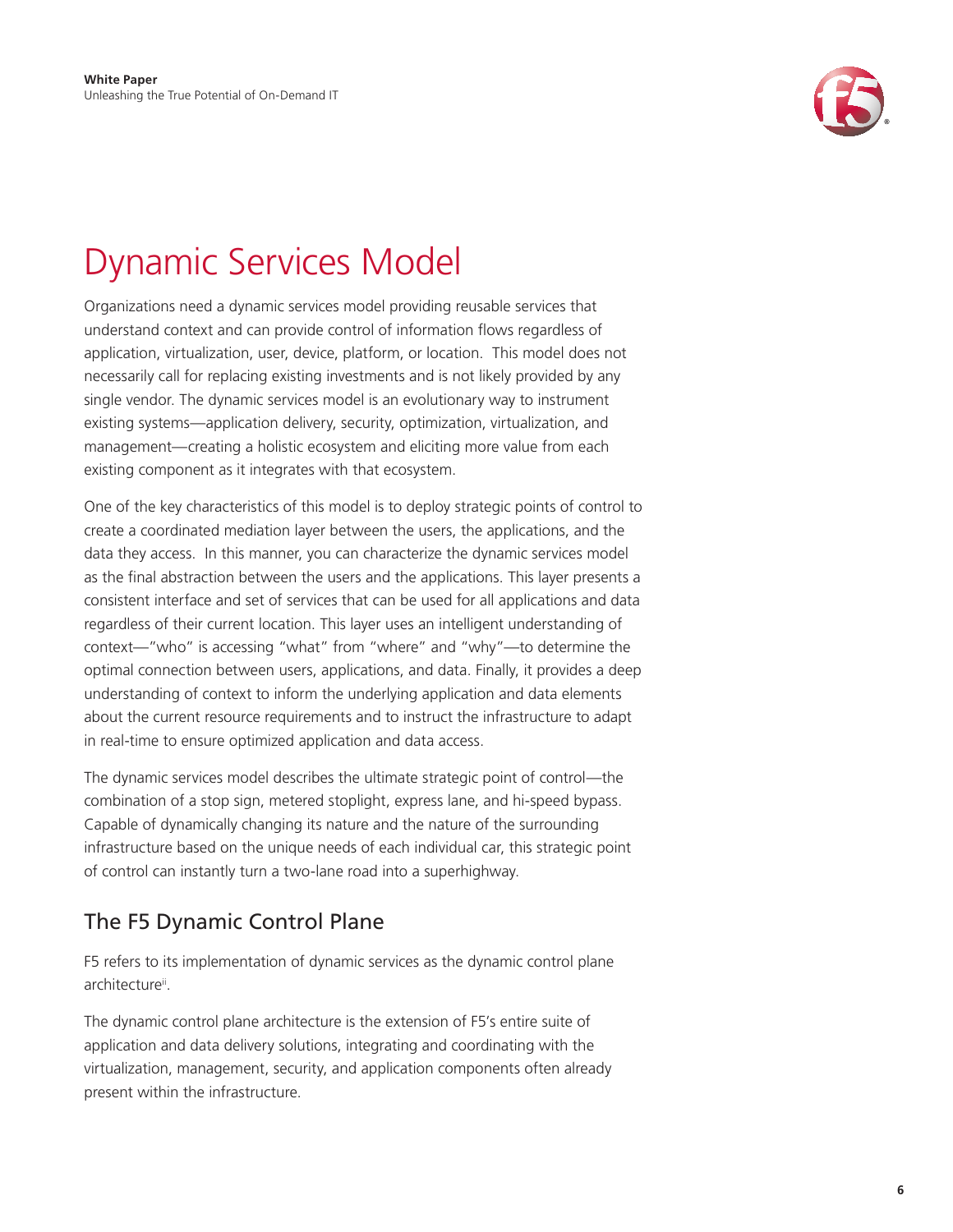



**F5's dynamic control plane architecture**

The best way to understand the power of the dynamic control plane is through real world examples.

### **Cloud-Based Load Balancing and Traffic Management**

Many organizations have deployed application delivery solutions for their businesscritical applications. These deployments have enabled high availability, offloaded security and optimization, and have promoted simplified management and control of these applications. However, when an organization wants to move those applications—either temporarily to handle outages or spikes in demand or permanently—to external hosting providers and/or cloud providers, how does it proceed if the service provider does not offer the same application delivery solution? Organizations must either find a way to translate the existing application delivery configurations to the provider's solutions—and hope that they provide the same functionality and performance—or they must purchase and pre-position their own Application Delivery Controllers in the provider network. This significantly reduces the flexibility of the solution and increases the cost of moving from one provider to another. It is easier to re-route traffic if you do not have to build the detour from scratch every time.

F5 provides the flexibility to deploy application delivery solutions on a choice of platforms, including a virtual platform that has the same functionality and configuration as its hardware-based counterparts. This gives F5 customers the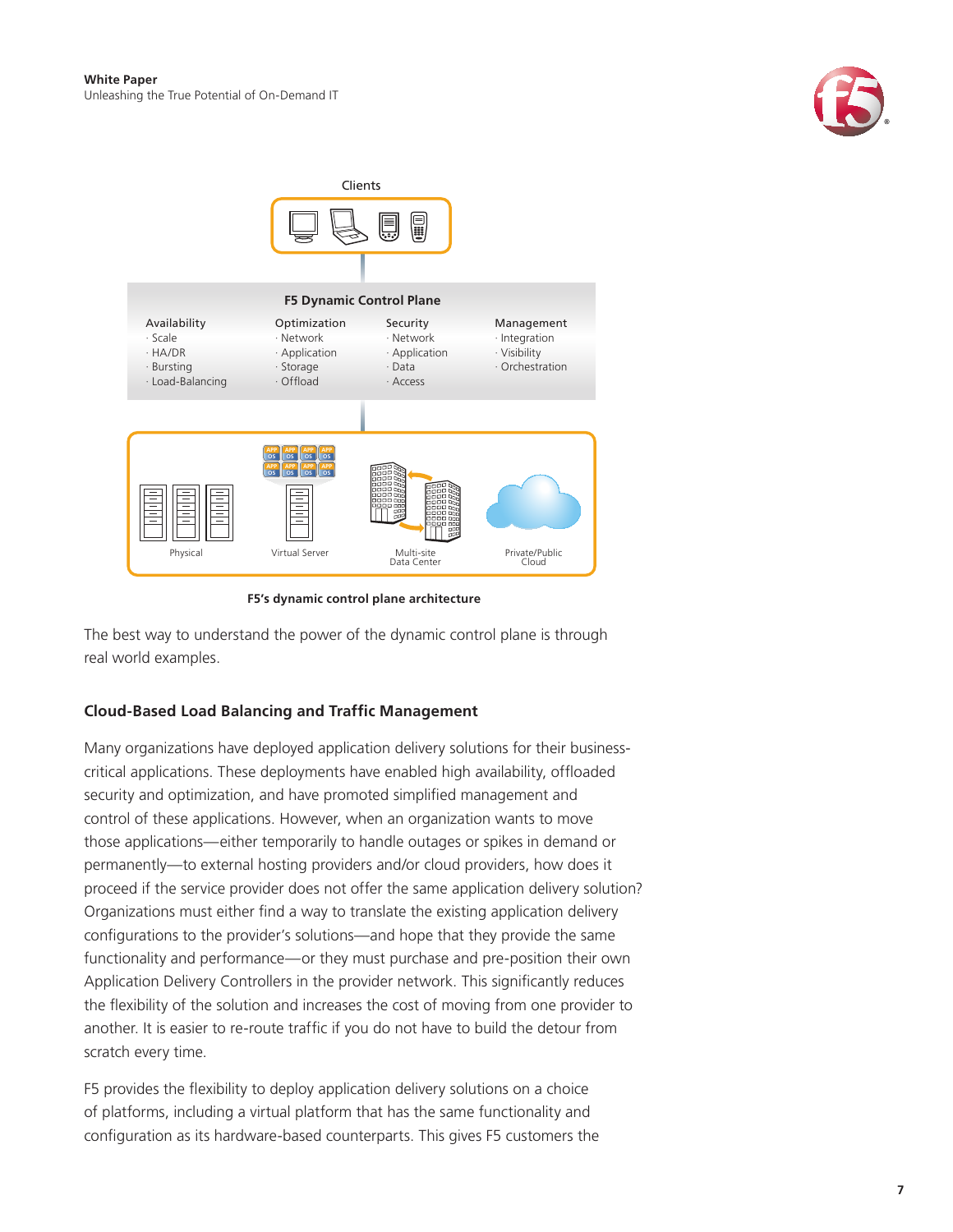

flexibility and ease of control that is required with a dynamic services model. Customers can deploy F5 Application Delivery Controllers in dedicated data centers and, at a moment's notice, deploy a virtual version with the exact same functionality for security, optimization, and availability in any service provider's network. The organization's unique policies and configurations can be migrated with the application as it moves to the service provider. With parity of functionality, organizations can guarantee the exact same user experience, while significantly reducing costs associated with changing cloud providers. And because all of the application delivery functions are integrated, new virtual devices are easily and automatically provisioned with the F5 BIG-IP® Global Traffic Manager™ (GTM).

#### **Long Distance Migration of Live Applications**

A similar problem exists with the applications themselves. While hypervisor vendors like VMware provide tools to enable organizations to move applications from one piece of physical hardware to another without affecting users, these tools have limited capability to move applications between data centers—or to external service providers—even with dedicated connections. Ideally, organizations want the flexibility of moving applications at any time, to any location without affecting the application's users. However, WAN or Internet connections are often too slow to accomplish this feat. Even if the tools themselves do not fail because of excessive delay, the time it takes to move the application makes it nearly impossible to continue servicing user requests. This is particularly true if the application has a back-end disk image that must also be migrated; while the application might move to the new location, the delay caused by having to access its data store in a remote data center would bring the user experience to a stand-still. Lastly, moving the application does not mean that the user's requests automatically transfer to the new location. Traffic redirection is required to avoid lost connections and poor performance.

F5's dynamic control plane integrates multiple F5 technologies, as well as those from other vendors. The integration between F5 and solutions from VMware, HP, and Microsoft enables real-time dynamic provisioning of services. If the orchestration engine recognizes that compute resources are below set thresholds or using excessive resources, it can dynamically move the application to hardware with additional resources and notify the F5 solution of the new or added application instances. A live application migration between data centers or to a cloud service provider might occur because an application instance lacks sufficient resources to run locally.





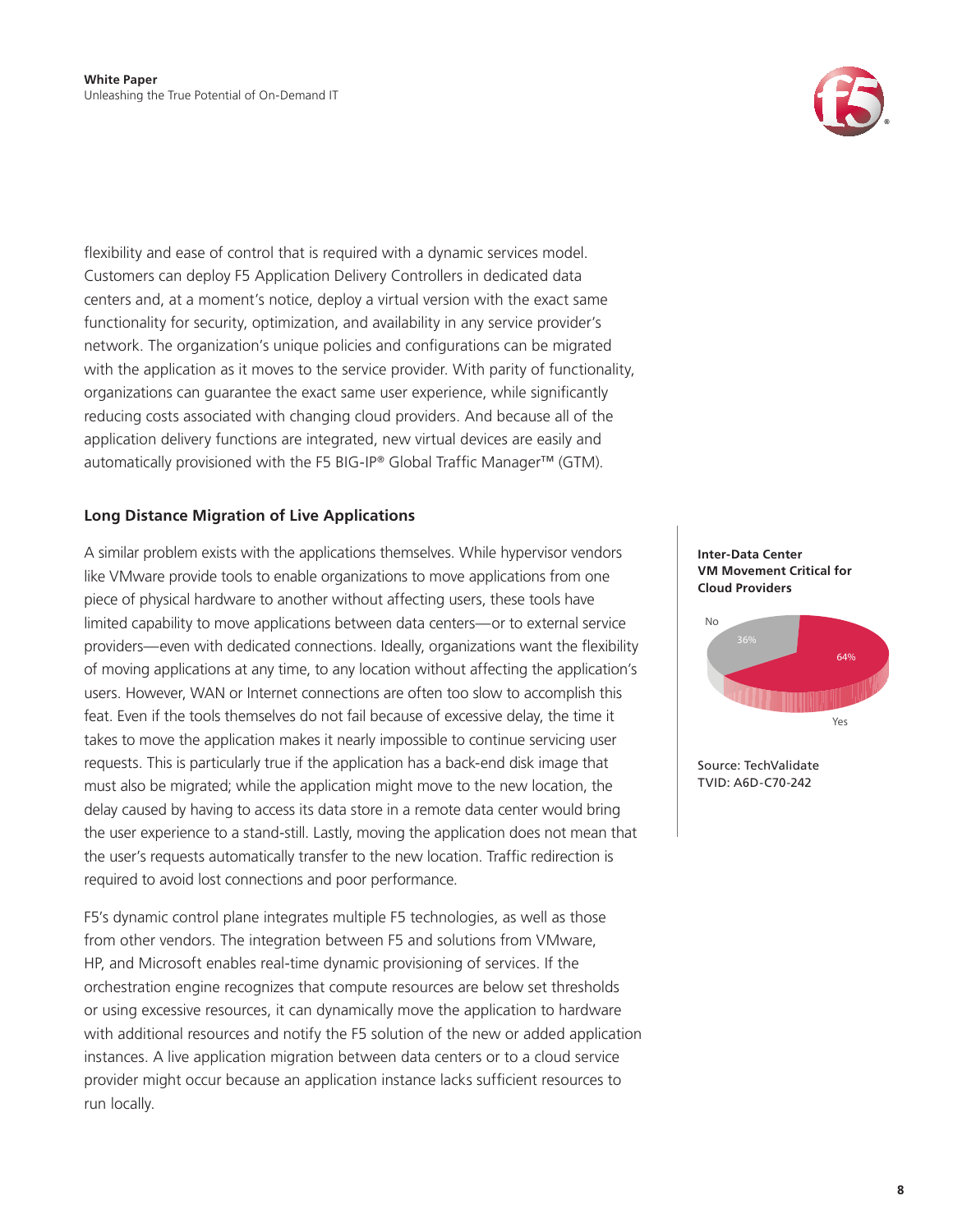

When long distance live migration occurs, the dynamic control plane applies the appropriate services to ensure consistent delivery. F5 devices dynamically create optimized and secure tunnels between devices. These tunnels serve multiple functions. The tunnel can significantly reduce the time required to move a machine and its disk image between data centers<sup>iii</sup>, making it possible to use the same migration tools whether the target is in the next rack or around the world. The tunnel can also reroute existing user connections to the new application location with minimal impact on user performance.

This process is possible only because the F5 dynamic control plane applies services intelligently, and is inherently open to collaboration and integration with the greater ecosystem.

### **Universal Access Control and Acceleration**

Access control and acceleration of applications present significant challenges when applications are released from their physical server bounds. Managing authentication, authorization, and auditing (AAA) services while ensuring enforcement of enterprise security policies on individual machines is difficult enough, but virtualizing the applications and potentially distributing them to multiple data centers and service provider networks can leave an organization unsure of their security posture. Remote networks, especially those not entirely under the control of the organization, are particularly difficult to manage. These networks might not have the same enforcement capabilities and might require the replication of sensitive user credential databases outside the corporate data center. One solution is simply to route all user requests to the corporate data center for authentication and then redirect users to remote locations for application access; however, this can make the corporate data center a bottleneck and affect user accessibility. Finally, without centralized control, an organization may still lose the ability to properly audit and log user access, which can cause significant compliance issues if the organization cannot accurately identify who accessed sensitive information, when it was accessed, and for what purpose (application). If there are many roads leading to the same destination, traffic laws must be enforced equally on all paths or traffic will quickly learn how to circumvent the law; yet, enforcement of the law should only slow law-breakers, not all traffic.

F5 provides the unique ability to combine various services to solve these types of problems. Both the BIG-IP® Edge Gateway™ and the BIG-IP® Access Policy Manager™ (APM) provide integrated solutions to enable organizations to handle AAA services in a controlled and simplified manner. These components allow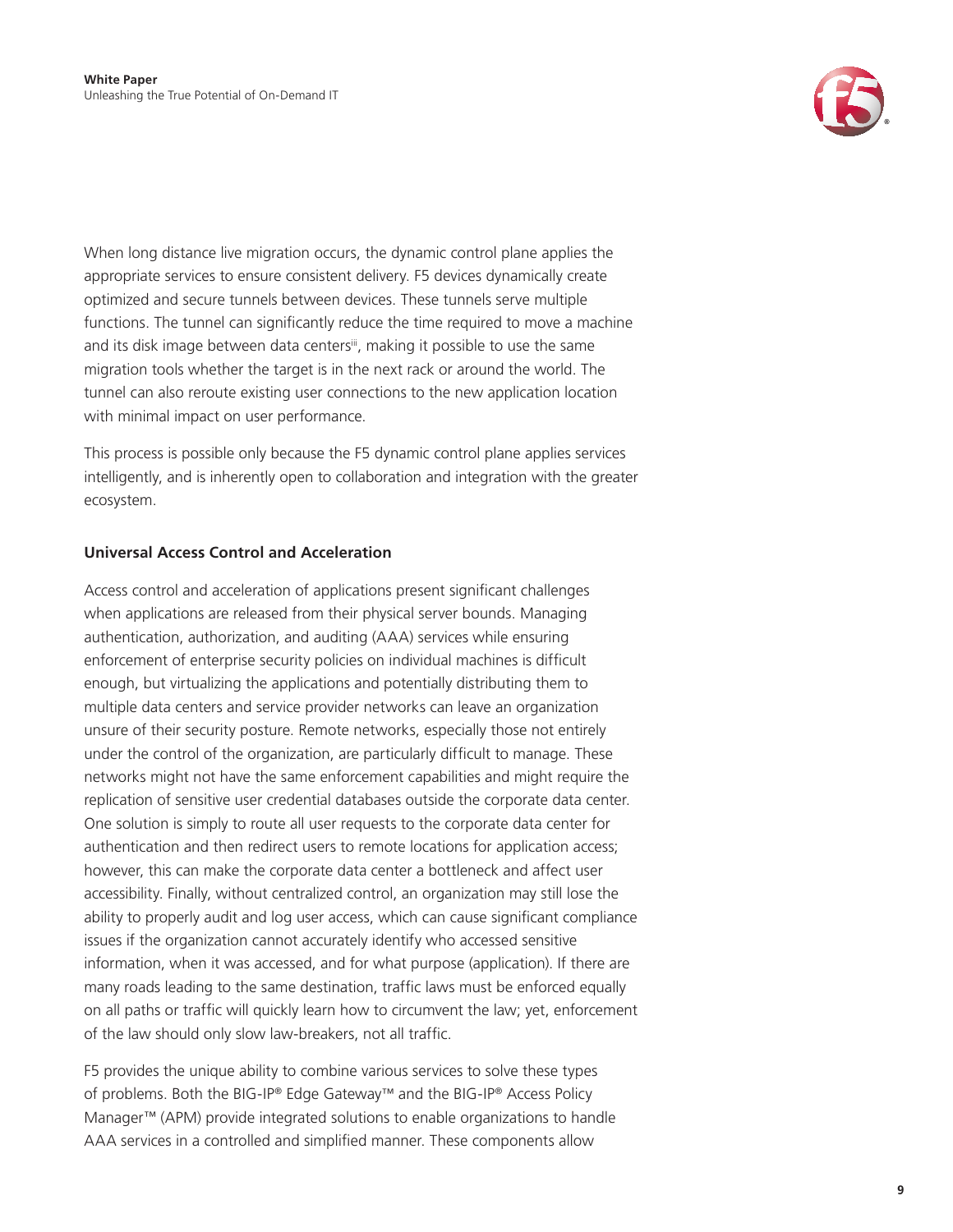

organizations to integrate client integrity verification, per-application authentication to various back-end authentication solutions, and single-sign-on functionality. In addition to being able to create optimized and secure tunnels back to the corporate data center, organizations can now deploy consistent security enforcement in multiple locations and still leave sensitive authentication databases in the corporate data center. BIG-IP GTM, using geolocation data, ensures that users connect to the best access point. That access point can then provide AAA services—using resources in the corporate data center.

If the optimal user access point and requested application reside in different locations, the dynamic control plane leverages secure, optimized tunnels to connect users to applications without sacrificing the implementation of corporate security or the user experience.

The dynamic control plane provides simplified, consistent control to the organization, applying the right services at the right time to optimize connections between users, applications, and data. All information flows obey the same set of equally enforced rules.

### **Consistent, Real-Time User Performance Measurement**

The increased mobility of users and numerous connections used to access corporate applications and data make it difficult to monitor the true user experience accurately. While organizations like Gomez provide sophisticated solutions to manipulate the data stream for real-time performance measurement, not every application is customizable enough to allow the addition of these measurement components. This can be true even when an organization has full control of its applications and data. When applications escape the confines of the corporate data center this inability to track performance is especially problematic. If you cannot measure the real user experience, it is difficult, if not impossible, to ensure that co-location and cloud peering-point facilities are maintaining the SLAs they promise. Ideally, all applications, regardless of type or location, should be monitored in realtime, with the resulting knowledge used to optimize their delivery dynamically.

As a strategic point of control point located between applications and users, the BIG-IP® Local Traffic Manager™ (LTM) offers a universal tagging point to automatically inject tracking components into all traffic to all applications—not just those than can be customized. And, since BIG-IP LTM is available in physical and virtual instances, it can provide this function beyond the confines of the corporate data center.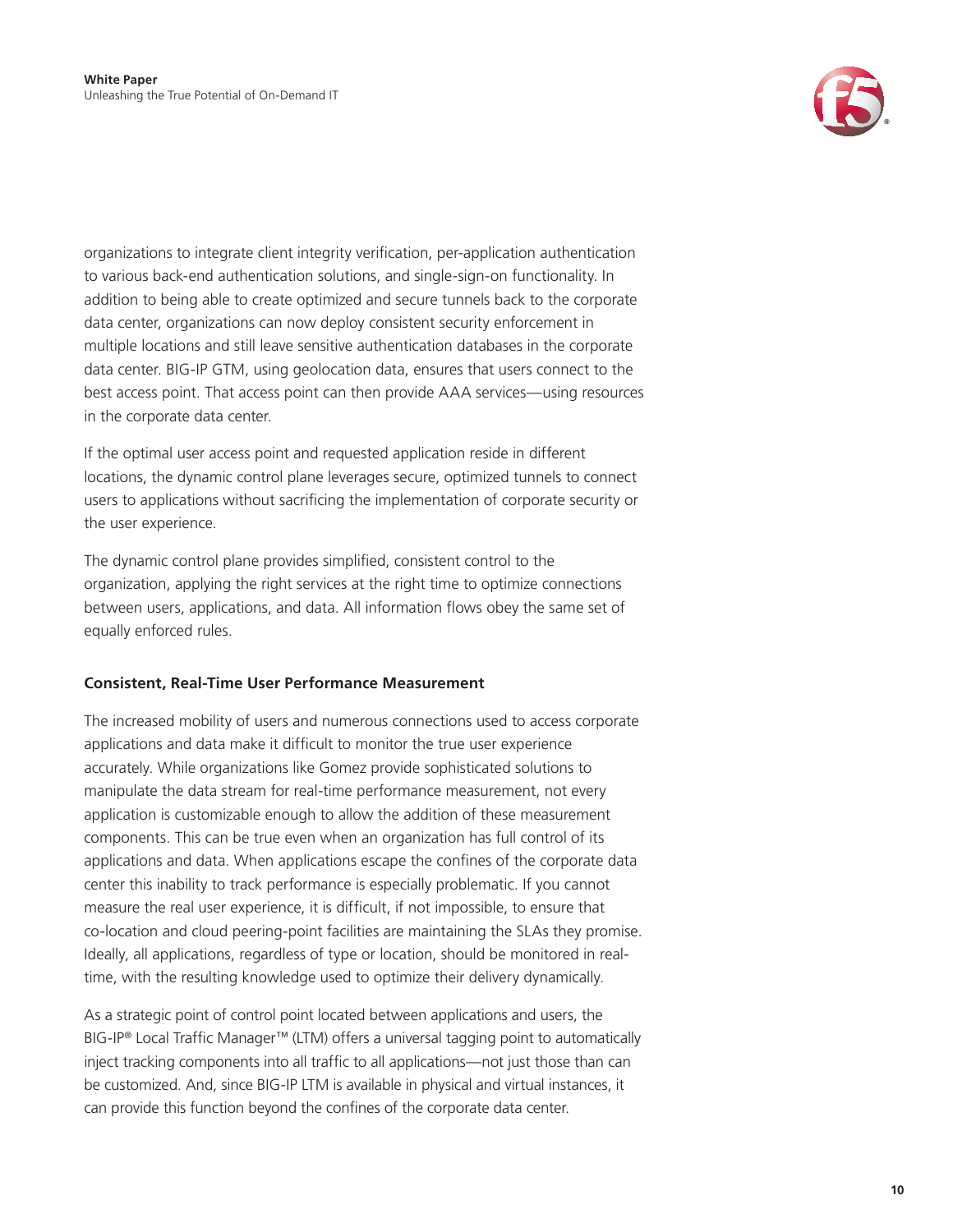

### <span id="page-10-0"></span>An Ecosystem Approach to Dynamic Services

It is important to stress that the dynamic services model is an ecosystem approach; it is not a single vendor solution or a point product. The programmatic and procedural resources provided to integrate, coordinate, and collaborate with other ecosystem elements are defining characteristics of F5's dynamic control plane.

This is evident in the illustrated solutions with VMware and Gomez, but these are only a few examples of the F5 dynamic control plane solving real-world problems today. F5 maintains formal relationships with leading technology providers including Dell, HP, IBM, ExtraHop, Infoblox, NetApp, CA, Symantec, webMethods, Secure Computing, RSA, WhiteHat Security, Splunk, TrendMicro, ByteMobile, Microsoft, and many others. These relationships include tested and documented integration with F5's solutions and, as such, can be thought of as an extension of the dynamic control plane architecture. The architecture is open, allowing partners and customers to create and deploy their own custom applications. Virtually any service requiring consistent implementation across servers, data centers, or the cloud, can be instrumented within the dynamic control plane and extended ecosystem.

More importantly, the dynamic services model is designed to provide a holistic solution as organizations adapt from virtualization to cloud. And, it grows with the organization's efforts, enabling movement from one level to the next. The dynamic provisioning services are certainly important in a single data center, but become critical in a multi-data center environment. Long-distance migration of live applications is important in multi-data center solutions, but becomes critical with the introduction of cloud services. The model supports and enables the IT organization in rapidly responding to change, and consequently the value of the model increases with the amount and intensity of change.

# Conclusion

Regardless of where an IT organization falls within the enterprise virtualization to cloud maturity model, its leaders must respond to an endless variety of demands. Rapid response to change requires a holistic solution that enables flexibility and simplicity without losing context and control. The dynamic services model describes the ultimate strategic point of control—a stop sign, metered stoplight, express lane, and hi-speed bypass combined. Capable of dynamically changing its nature and the